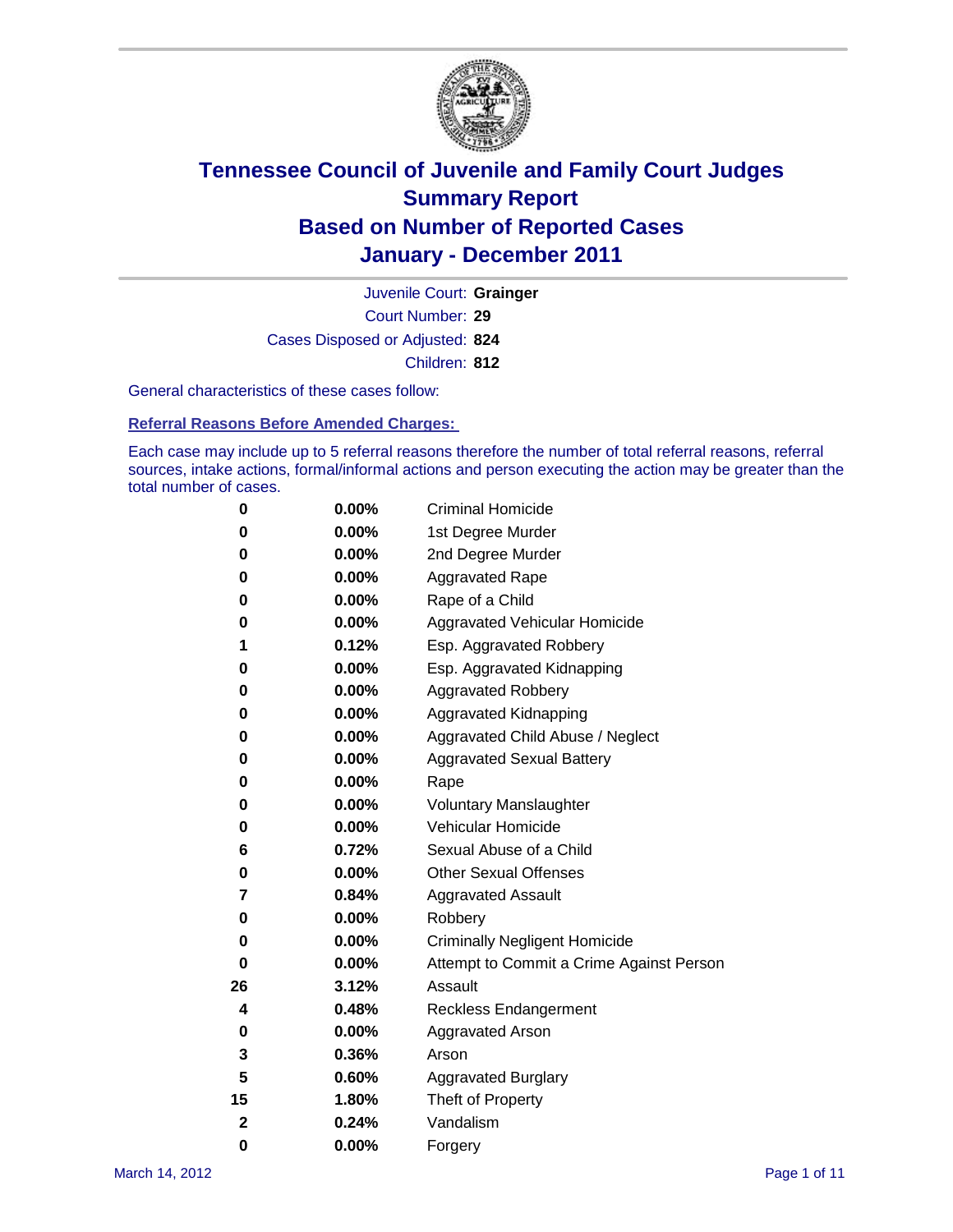

Court Number: **29** Juvenile Court: **Grainger** Cases Disposed or Adjusted: **824**

Children: **812**

### **Referral Reasons Before Amended Charges:**

Each case may include up to 5 referral reasons therefore the number of total referral reasons, referral sources, intake actions, formal/informal actions and person executing the action may be greater than the total number of cases.

| 0  | 0.00%    | <b>Worthless Checks</b>                                     |
|----|----------|-------------------------------------------------------------|
| 0  | 0.00%    | Illegal Possession / Fraudulent Use of Credit / Debit Cards |
| 0  | 0.00%    | <b>Burglary</b>                                             |
| 0  | 0.00%    | Unauthorized Use of a Vehicle                               |
| 0  | 0.00%    | <b>Cruelty to Animals</b>                                   |
| 0  | 0.00%    | Sale of Controlled Substances                               |
| 31 | 3.72%    | <b>Other Drug Offenses</b>                                  |
| 6  | 0.72%    | Possession of Controlled Substances                         |
| 0  | 0.00%    | <b>Criminal Attempt</b>                                     |
| 0  | 0.00%    | Carrying Weapons on School Property                         |
| 0  | 0.00%    | Unlawful Carrying / Possession of a Weapon                  |
| 1  | 0.12%    | <b>Evading Arrest</b>                                       |
| 0  | 0.00%    | Escape                                                      |
| 2  | 0.24%    | Driving Under Influence (DUI)                               |
| 5  | 0.60%    | Possession / Consumption of Alcohol                         |
| 1  | 0.12%    | Resisting Stop, Frisk, Halt, Arrest or Search               |
| 0  | 0.00%    | <b>Aggravated Criminal Trespass</b>                         |
| 1  | 0.12%    | Harassment                                                  |
| 0  | 0.00%    | Failure to Appear                                           |
| 0  | 0.00%    | Filing a False Police Report                                |
| 0  | 0.00%    | Criminal Impersonation                                      |
| 4  | 0.48%    | <b>Disorderly Conduct</b>                                   |
| 0  | 0.00%    | <b>Criminal Trespass</b>                                    |
| 1  | 0.12%    | <b>Public Intoxication</b>                                  |
| 0  | 0.00%    | Gambling                                                    |
| 16 | 1.92%    | Traffic                                                     |
| 0  | $0.00\%$ | <b>Local Ordinances</b>                                     |
| 1  | 0.12%    | Violation of Wildlife Regulations                           |
| 0  | 0.00%    | Contempt of Court                                           |
| 10 | 1.20%    | Violation of Probation                                      |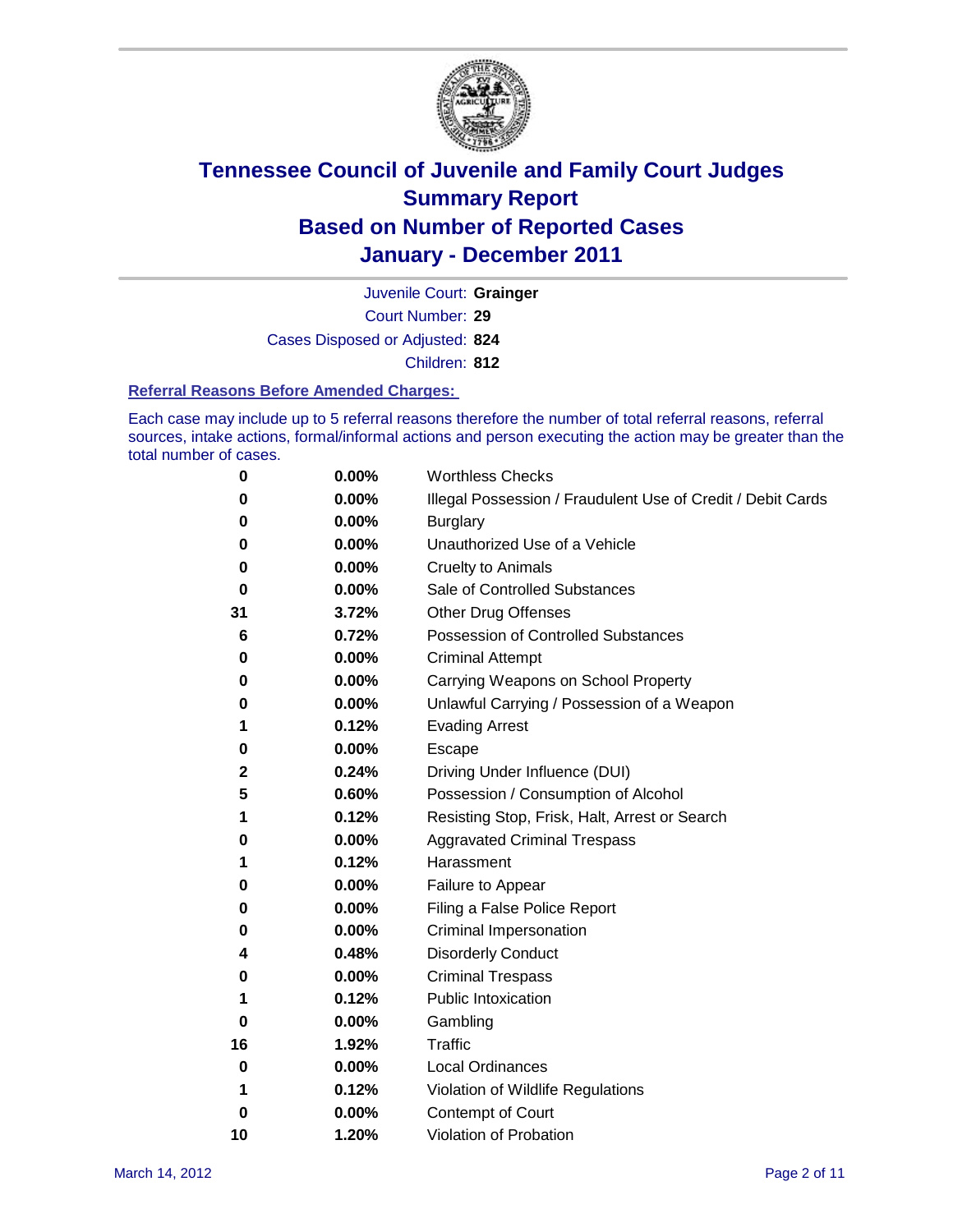

Court Number: **29** Juvenile Court: **Grainger** Cases Disposed or Adjusted: **824** Children: **812**

#### **Referral Reasons Before Amended Charges:**

Each case may include up to 5 referral reasons therefore the number of total referral reasons, referral sources, intake actions, formal/informal actions and person executing the action may be greater than the total number of cases.

| 1            | 0.12%    | Violation of Aftercare                 |
|--------------|----------|----------------------------------------|
| 18           | 2.16%    | <b>Unruly Behavior</b>                 |
| 37           | 4.44%    | Truancy                                |
| 4            | 0.48%    | In-State Runaway                       |
| 0            | 0.00%    | Out-of-State Runaway                   |
| 4            | 0.48%    | Possession of Tobacco Products         |
| 0            | 0.00%    | Violation of a Valid Court Order       |
| $\bf{0}$     | 0.00%    | <b>Violation of Curfew</b>             |
| 14           | 1.68%    | Sexually Abused Child                  |
| $\mathbf{2}$ | 0.24%    | <b>Physically Abused Child</b>         |
| 127          | 15.23%   | Dependency / Neglect                   |
| 1            | 0.12%    | Termination of Parental Rights         |
| $\bf{0}$     | $0.00\%$ | <b>Violation of Pretrial Diversion</b> |
| $\bf{0}$     | 0.00%    | Violation of Informal Adjustment       |
| 184          | 22.06%   | <b>Judicial Review</b>                 |
| 22           | 2.64%    | <b>Administrative Review</b>           |
| 65           | 7.79%    | <b>Foster Care Review</b>              |
| 133          | 15.95%   | Custody                                |
| 8            | 0.96%    | Visitation                             |
| 7            | 0.84%    | Paternity / Legitimation               |
| 53           | 6.35%    | <b>Child Support</b>                   |
| 0            | $0.00\%$ | <b>Request for Medical Treatment</b>   |
| 0            | 0.00%    | <b>Consent to Marry</b>                |
| 6            | 0.72%    | Other                                  |
| 834          | 100.00%  | <b>Total Referrals</b>                 |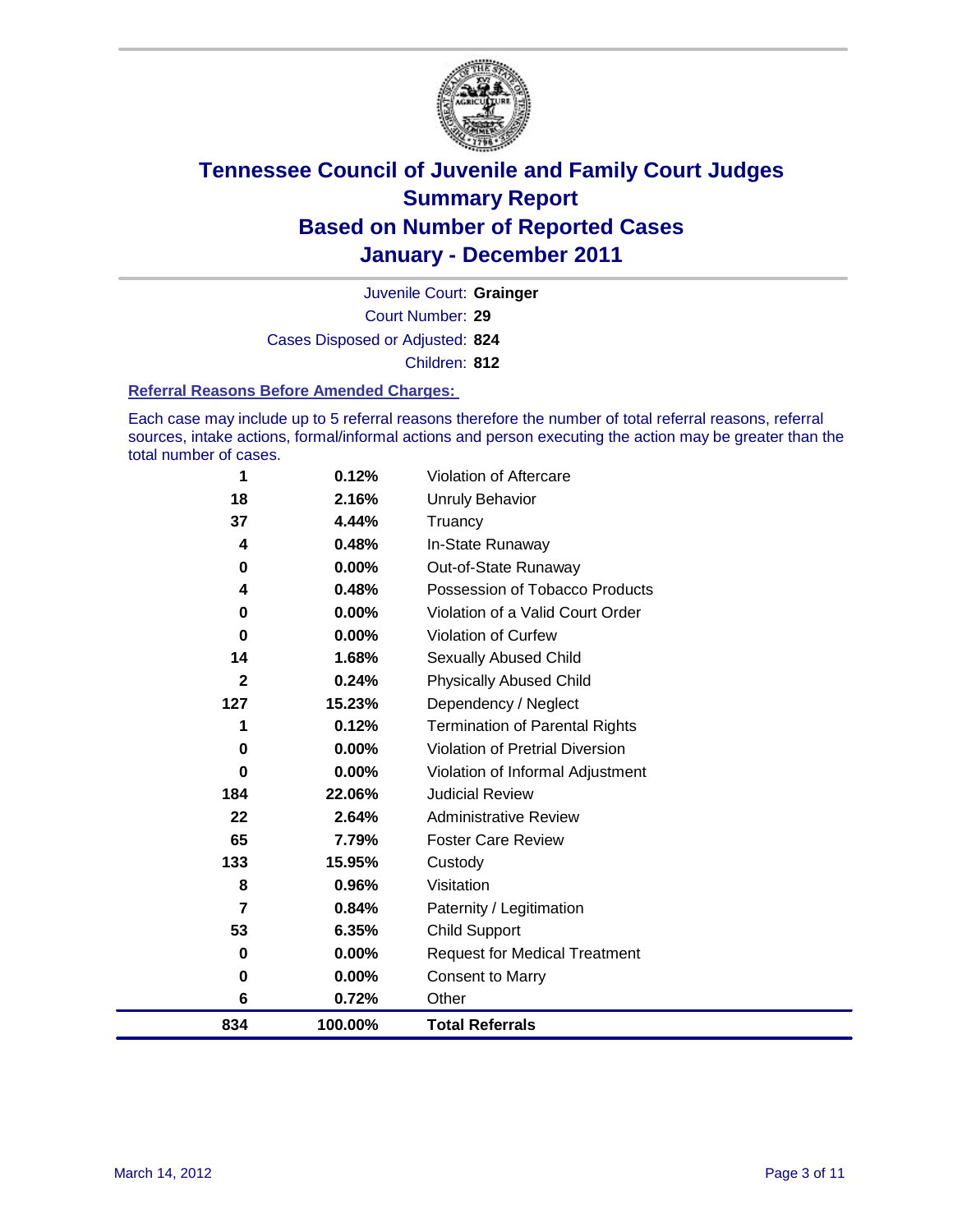

| 834                        | 100.00%                         | <b>Total Referral Sources</b>     |  |  |
|----------------------------|---------------------------------|-----------------------------------|--|--|
| 3                          | 0.36%                           | Other                             |  |  |
| 0                          | 0.00%                           | Unknown                           |  |  |
| 0                          | $0.00\%$                        | Hospital                          |  |  |
| 1                          | 0.12%                           | Child & Parent                    |  |  |
| $12 \,$                    | 1.44%                           | Victim                            |  |  |
| 3                          | 0.36%                           | <b>Other Court</b>                |  |  |
| 9                          | 1.08%                           | Social Agency                     |  |  |
| 56                         | 6.71%                           | <b>Court Staff</b>                |  |  |
| 0                          | 0.00%                           | <b>District Attorney's Office</b> |  |  |
| 54                         | 6.47%                           | <b>Other State Department</b>     |  |  |
| 380                        | 45.56%                          | <b>DCS</b>                        |  |  |
| $\bf{0}$                   | $0.00\%$                        | <b>CSA</b>                        |  |  |
| 43                         | 5.16%                           | School                            |  |  |
| $\bf{0}$                   | 0.00%                           | Self                              |  |  |
| 56                         | 6.71%                           | Relatives                         |  |  |
| 93                         | 11.15%                          | Parents                           |  |  |
| 124                        | 14.87%                          | <b>Law Enforcement</b>            |  |  |
| <b>Referral Sources: 1</b> |                                 |                                   |  |  |
| Children: 812              |                                 |                                   |  |  |
|                            | Cases Disposed or Adjusted: 824 |                                   |  |  |
|                            | Court Number: 29                |                                   |  |  |
|                            | Juvenile Court: Grainger        |                                   |  |  |
|                            |                                 |                                   |  |  |

### **Age of Child at Referral: 2**

| 812          | 100.00% | <b>Total Child Count</b> |
|--------------|---------|--------------------------|
| 0            | 0.00%   | <b>Unknown</b>           |
| $\mathbf{2}$ | 0.25%   | Ages 19 and Over         |
| 132          | 16.26%  | Ages 17 through 18       |
| 116          | 14.29%  | Ages 15 through 16       |
| 80           | 9.85%   | Ages 13 through 14       |
| 58           | 7.14%   | Ages 11 through 12       |
| 424          | 52.22%  | Ages 10 and Under        |
|              |         |                          |

<sup>1</sup> If different than number of Referral Reasons (834), verify accuracy of your court's data.

One child could be counted in multiple categories, verify accuracy of your court's data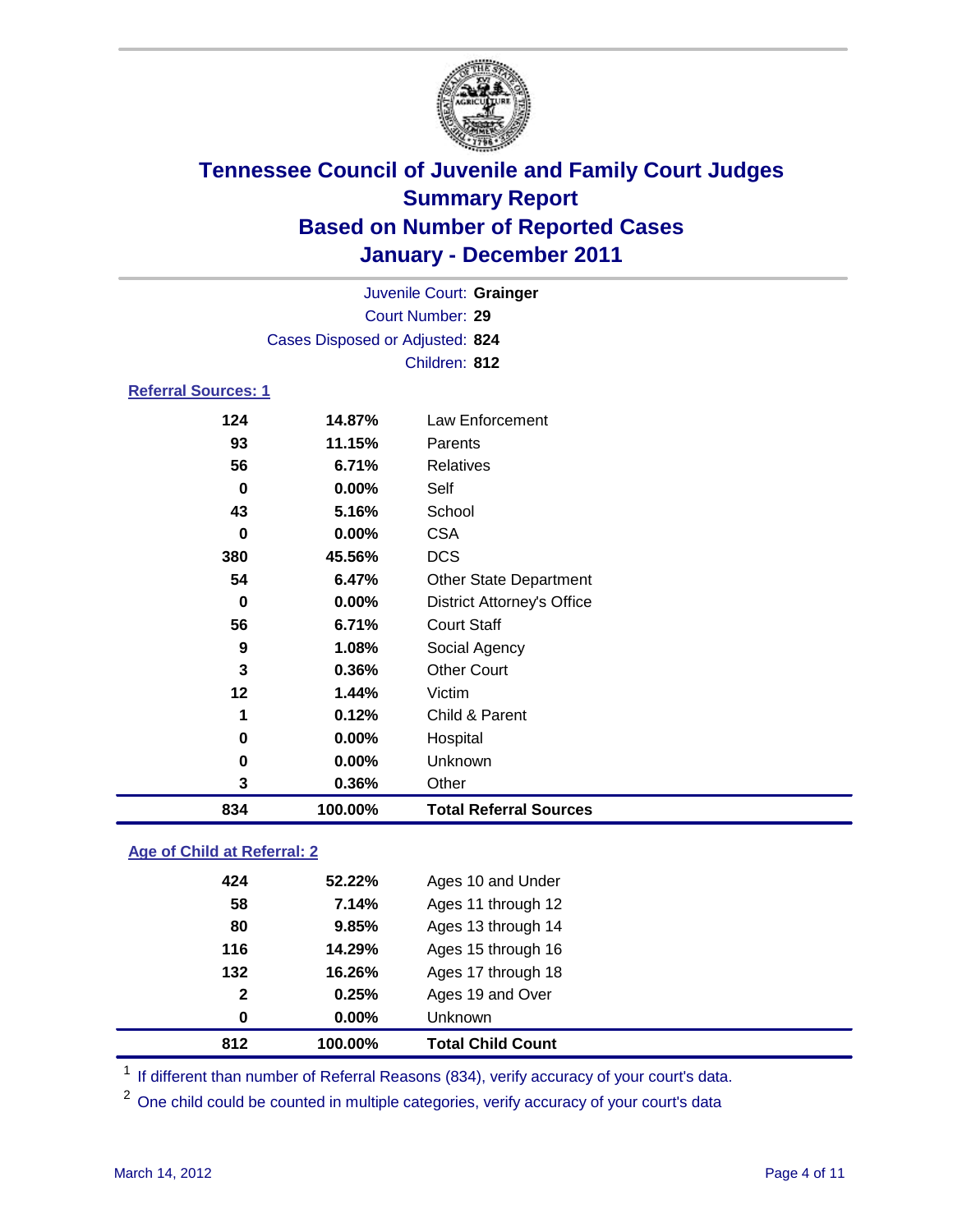

| Juvenile Court: Grainger                |                                 |                          |  |  |
|-----------------------------------------|---------------------------------|--------------------------|--|--|
| Court Number: 29                        |                                 |                          |  |  |
|                                         | Cases Disposed or Adjusted: 824 |                          |  |  |
|                                         |                                 | Children: 812            |  |  |
| Sex of Child: 1                         |                                 |                          |  |  |
| 450                                     | 55.42%                          | Male                     |  |  |
| 362                                     | 44.58%                          | Female                   |  |  |
| $\mathbf 0$                             | 0.00%                           | Unknown                  |  |  |
| 812                                     | 100.00%                         | <b>Total Child Count</b> |  |  |
| Race of Child: 1                        |                                 |                          |  |  |
| 758                                     | 93.35%                          | White                    |  |  |
| 17                                      | 2.09%                           | African American         |  |  |
| $\mathbf 0$                             | 0.00%                           | Native American          |  |  |
| $\bf{0}$                                | 0.00%                           | Asian                    |  |  |
| 37                                      | 4.56%                           | Mixed                    |  |  |
| $\pmb{0}$                               | 0.00%                           | Unknown                  |  |  |
| 812                                     | 100.00%                         | <b>Total Child Count</b> |  |  |
| <b>Hispanic Origin: 1</b>               |                                 |                          |  |  |
| 55                                      | 6.77%                           | Yes                      |  |  |
| 757                                     | 93.23%                          | No                       |  |  |
| $\mathbf 0$                             | 0.00%                           | Unknown                  |  |  |
| 812                                     | 100.00%                         | <b>Total Child Count</b> |  |  |
| <b>School Enrollment of Children: 1</b> |                                 |                          |  |  |
| 511                                     | 62.93%                          | Yes                      |  |  |
| 297                                     | 36.58%                          | <b>No</b>                |  |  |
| 4                                       | 0.49%                           | Unknown                  |  |  |
| 812                                     | 100.00%                         | <b>Total Child Count</b> |  |  |

One child could be counted in multiple categories, verify accuracy of your court's data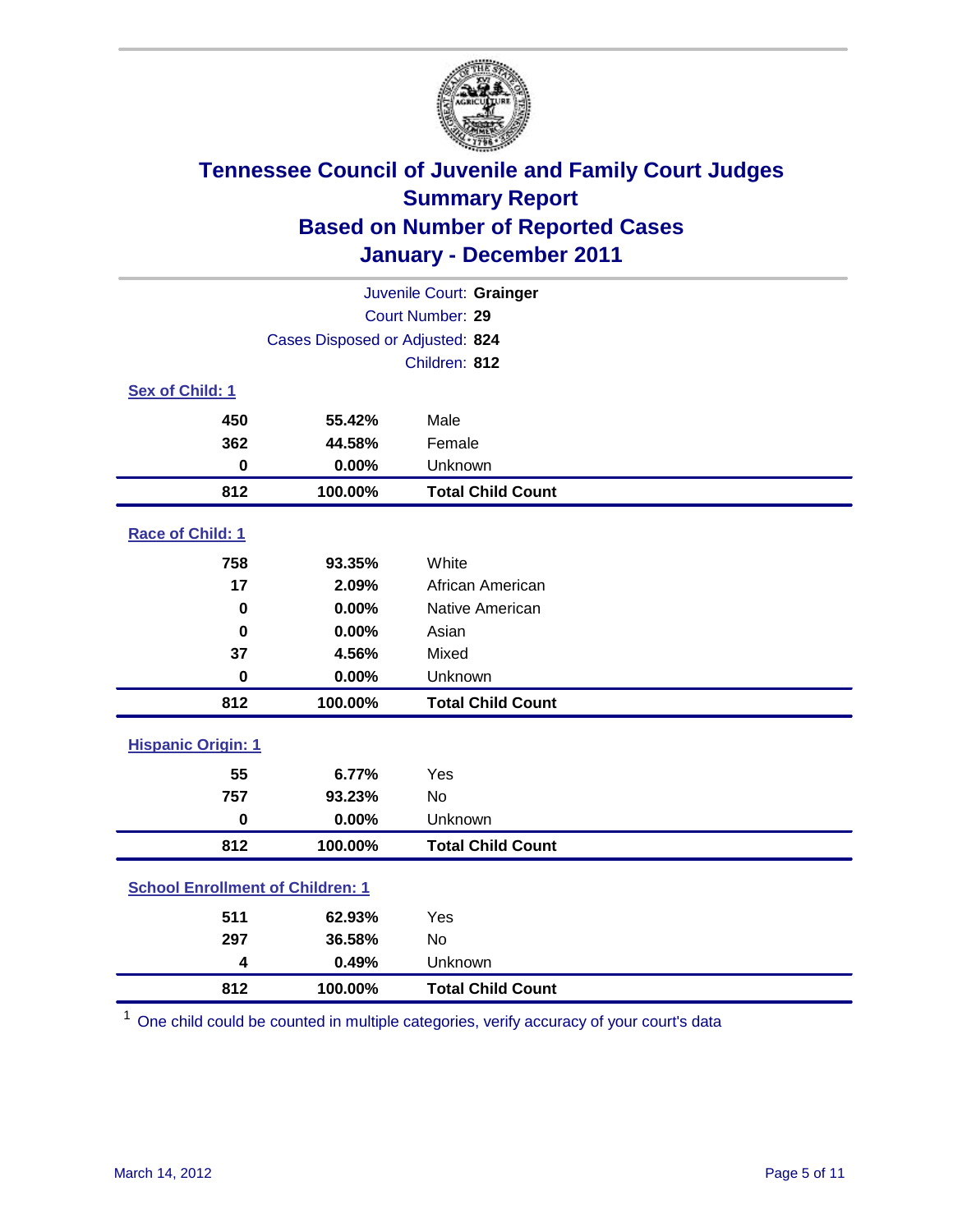

Court Number: **29** Juvenile Court: **Grainger** Cases Disposed or Adjusted: **824** Children: **812 Living Arrangement of Child at Time of Referral: 1**

| 812 | 100.00%  | <b>Total Child Count</b>     |
|-----|----------|------------------------------|
| 14  | 1.72%    | Other                        |
| 1   | 0.12%    | Unknown                      |
| 3   | $0.37\%$ | Independent                  |
| 2   | 0.25%    | In an Institution            |
| 10  | 1.23%    | In a Residential Center      |
| 8   | 0.99%    | In a Group Home              |
| 76  | 9.36%    | With Foster Family           |
| 1   | 0.12%    | With Adoptive Parents        |
| 353 | 43.47%   | <b>With Relatives</b>        |
| 65  | 8.00%    | With Father                  |
| 200 | 24.63%   | <b>With Mother</b>           |
| 7   | 0.86%    | With Mother and Stepfather   |
| 3   | $0.37\%$ | With Father and Stepmother   |
| 69  | 8.50%    | With Both Biological Parents |

### **Type of Detention: 2**

| 824 | 100.00%  | <b>Total Detention Count</b> |
|-----|----------|------------------------------|
| 1   | 0.12%    | Other                        |
| 783 | 95.02%   | Does Not Apply               |
| 0   | $0.00\%$ | Unknown                      |
| 1   | 0.12%    | Psychiatric Hospital         |
| 0   | 0.00%    | Jail - No Separation         |
| 0   | $0.00\%$ | Jail - Partial Separation    |
| 0   | 0.00%    | Jail - Complete Separation   |
| 36  | 4.37%    | Juvenile Detention Facility  |
| 3   | 0.36%    | Non-Secure Placement         |
|     |          |                              |

<sup>1</sup> One child could be counted in multiple categories, verify accuracy of your court's data

<sup>2</sup> If different than number of Cases (824) verify accuracy of your court's data.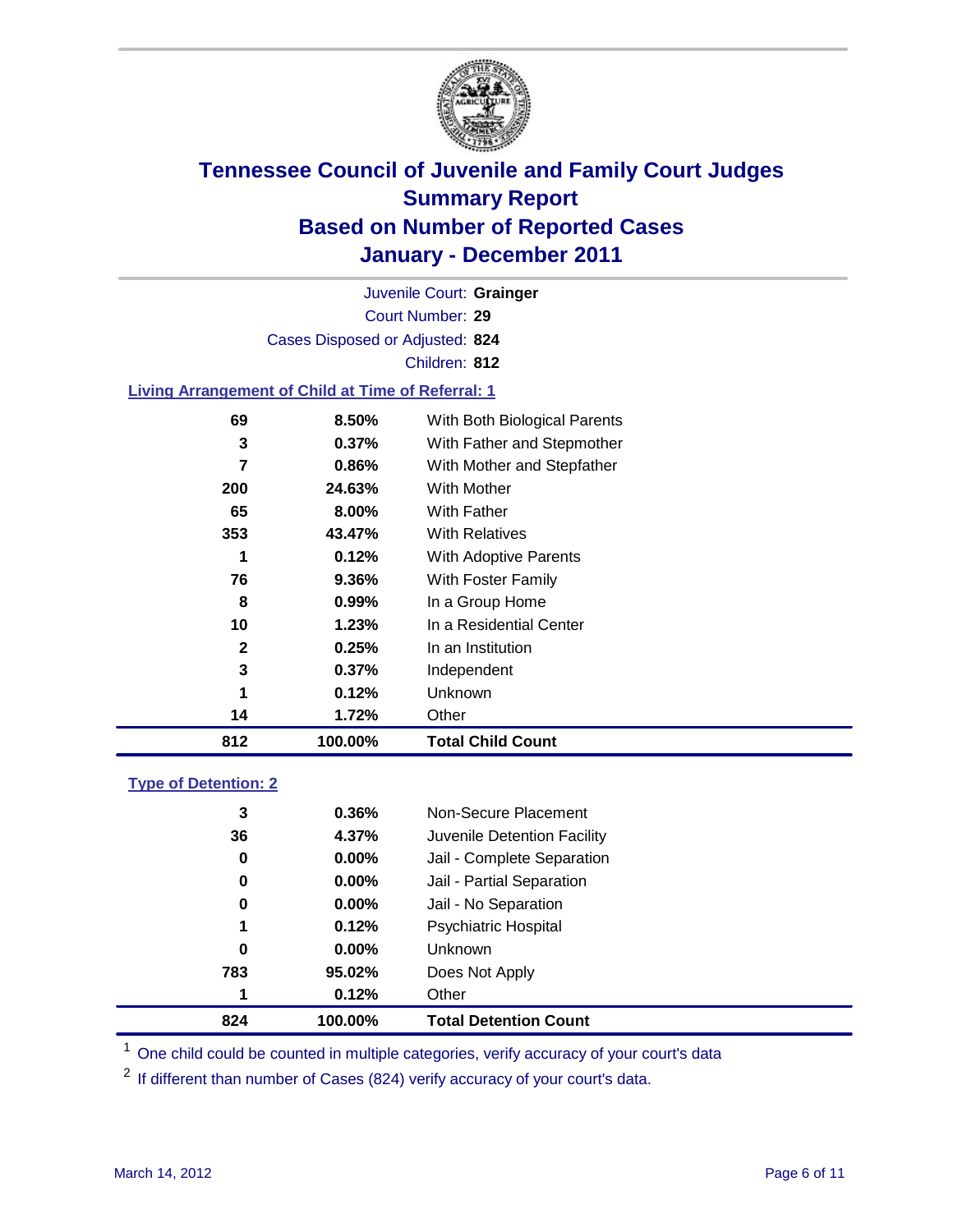

|                                                    | Juvenile Court: Grainger        |                                      |  |  |
|----------------------------------------------------|---------------------------------|--------------------------------------|--|--|
|                                                    | Court Number: 29                |                                      |  |  |
|                                                    | Cases Disposed or Adjusted: 824 |                                      |  |  |
|                                                    |                                 | Children: 812                        |  |  |
| <b>Placement After Secure Detention Hearing: 1</b> |                                 |                                      |  |  |
| 28                                                 | 3.40%                           | Returned to Prior Living Arrangement |  |  |
| 5                                                  | 0.61%                           | Juvenile Detention Facility          |  |  |
| 0                                                  | 0.00%                           | Jail                                 |  |  |
| 0                                                  | 0.00%                           | Shelter / Group Home                 |  |  |
| 6                                                  | 0.73%                           | <b>Foster Family Home</b>            |  |  |
| 1                                                  | 0.12%                           | Psychiatric Hospital                 |  |  |
| 0                                                  | 0.00%                           | Unknown                              |  |  |
| 783                                                | 95.02%                          | Does Not Apply                       |  |  |
| 1                                                  | 0.12%                           | Other                                |  |  |
| 824                                                | 100.00%                         | <b>Total Placement Count</b>         |  |  |
| <b>Intake Actions: 2</b>                           |                                 |                                      |  |  |
| 618                                                | 74.10%                          | <b>Petition Filed</b>                |  |  |
| 25                                                 | 3.00%                           |                                      |  |  |
| $\mathbf 2$                                        |                                 | <b>Motion Filed</b>                  |  |  |
|                                                    | 0.24%                           | <b>Citation Processed</b>            |  |  |
| 5                                                  | 0.60%                           | Notification of Paternity Processed  |  |  |
| 136                                                | 16.31%                          | Scheduling of Judicial Review        |  |  |
| 21                                                 | 2.52%                           | Scheduling of Administrative Review  |  |  |
| 14                                                 | 1.68%                           | Scheduling of Foster Care Review     |  |  |
| $\mathbf 0$                                        | 0.00%                           | Unknown                              |  |  |
| 0                                                  | 0.00%                           | Does Not Apply                       |  |  |
| 13                                                 | 1.56%                           | Other                                |  |  |

<sup>1</sup> If different than number of Cases (824) verify accuracy of your court's data.

<sup>2</sup> If different than number of Referral Reasons (834), verify accuracy of your court's data.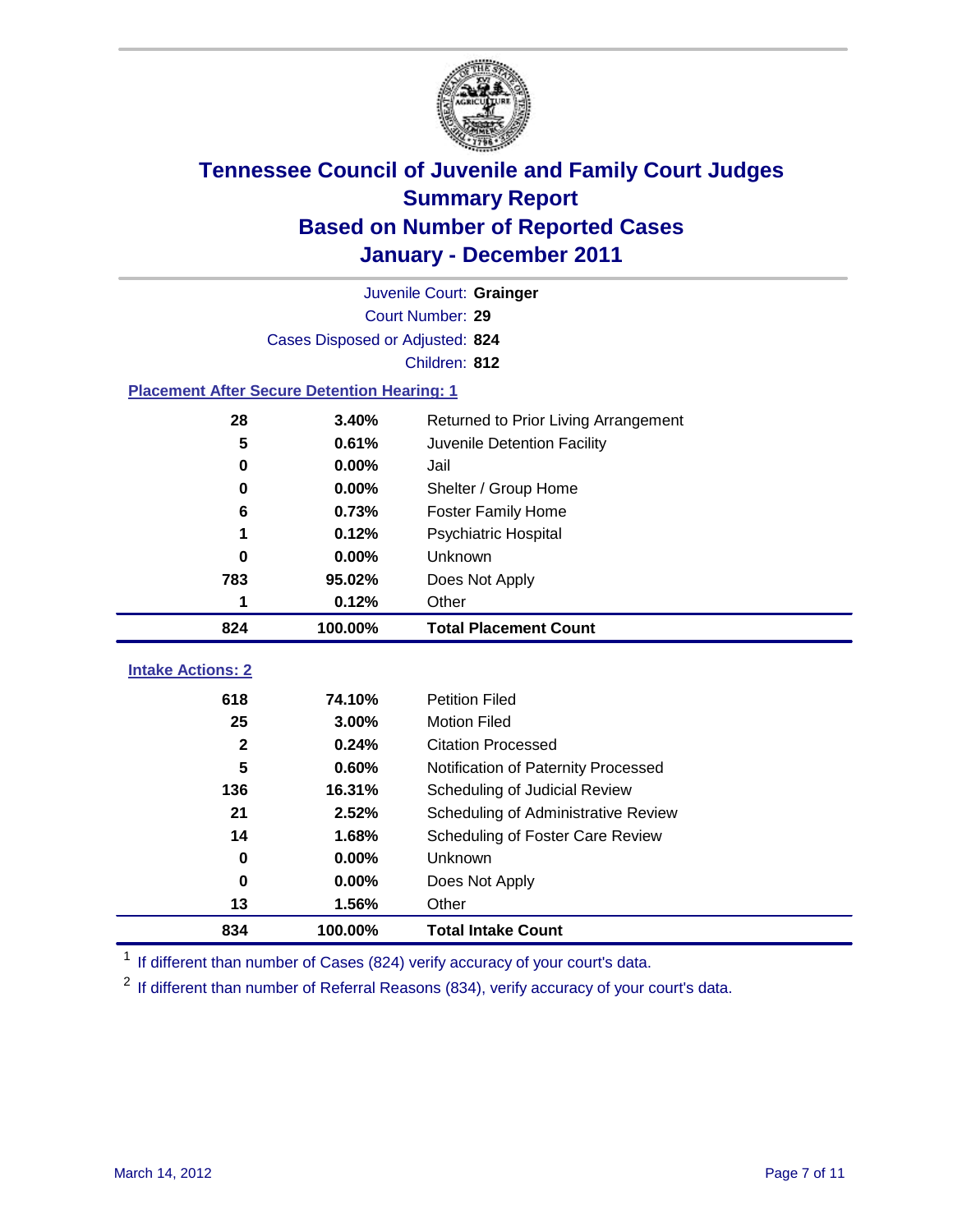

Court Number: **29** Juvenile Court: **Grainger** Cases Disposed or Adjusted: **824** Children: **812**

### **Last Grade Completed by Child: 1**

| 274                                     | 33.74%  | Too Young for School         |  |
|-----------------------------------------|---------|------------------------------|--|
| 9                                       | 1.11%   | Preschool                    |  |
| 37                                      | 4.56%   | Kindergarten                 |  |
| 37                                      | 4.56%   | 1st Grade                    |  |
| 17                                      | 2.09%   | 2nd Grade                    |  |
| 18                                      | 2.22%   | 3rd Grade                    |  |
| 22                                      | 2.71%   | 4th Grade                    |  |
| 23                                      | 2.83%   | 5th Grade                    |  |
| 20                                      | 2.46%   | 6th Grade                    |  |
| 53                                      | 6.53%   | 7th Grade                    |  |
| 45                                      | 5.54%   | 8th Grade                    |  |
| 50                                      | 6.16%   | 9th Grade                    |  |
| 71                                      | 8.74%   | 10th Grade                   |  |
| 115                                     | 14.16%  | 11th Grade                   |  |
| $\overline{7}$                          | 0.86%   | 12th Grade                   |  |
| $\mathbf 0$                             | 0.00%   | Non-Graded Special Ed        |  |
| 1                                       | 0.12%   | <b>GED</b>                   |  |
| 4                                       | 0.49%   | Graduated                    |  |
| $\mathbf{2}$                            | 0.25%   | <b>Never Attended School</b> |  |
| 6                                       | 0.74%   | Unknown                      |  |
| 1                                       | 0.12%   | Other                        |  |
| 812                                     | 100.00% | <b>Total Child Count</b>     |  |
| <b>Enrolled in Special Education: 1</b> |         |                              |  |

| <b>Unknown</b> |
|----------------|
| No             |
| Yes            |
|                |

One child could be counted in multiple categories, verify accuracy of your court's data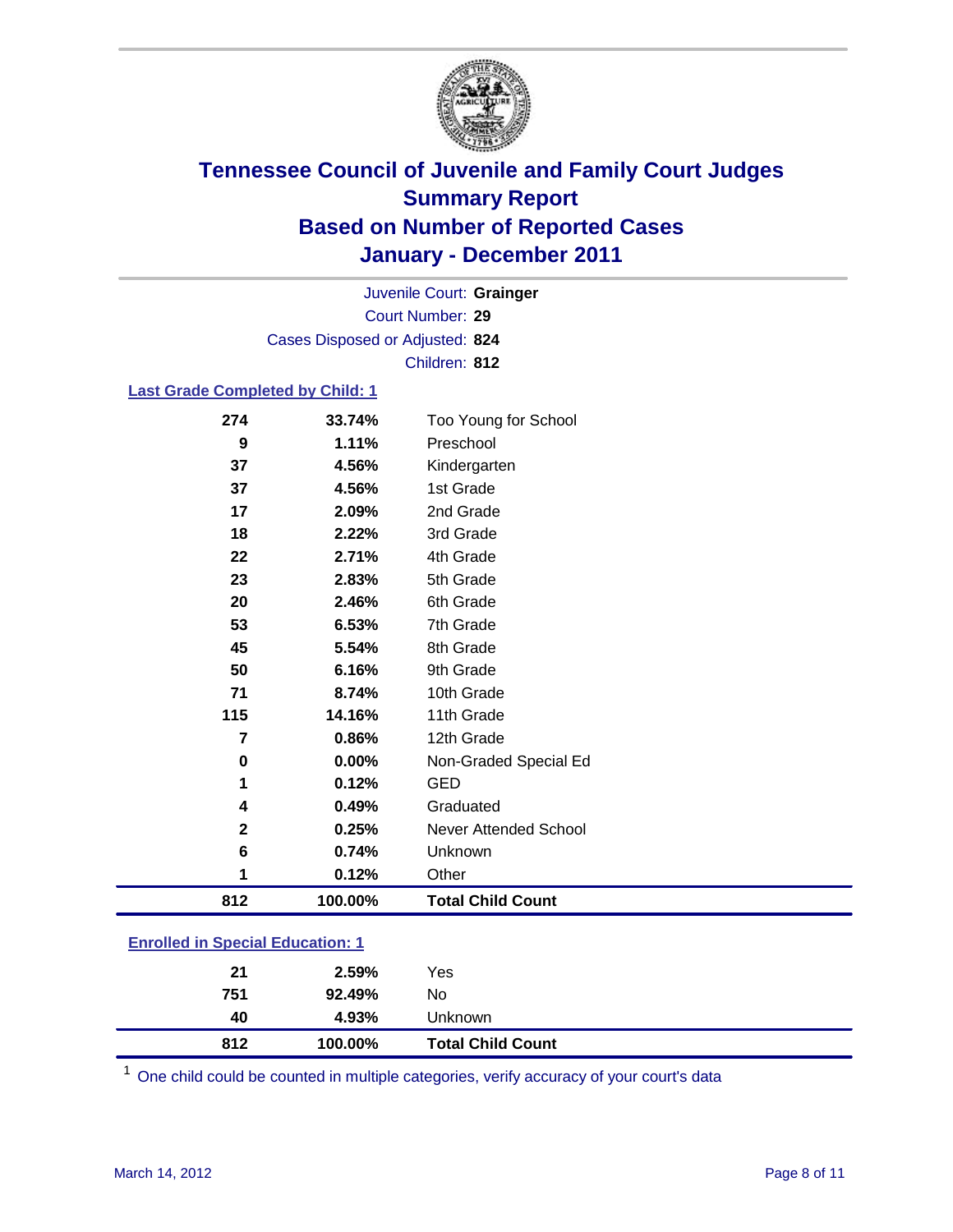

| Juvenile Court: Grainger     |                                 |                           |  |
|------------------------------|---------------------------------|---------------------------|--|
|                              |                                 | Court Number: 29          |  |
|                              | Cases Disposed or Adjusted: 824 |                           |  |
| Children: 812                |                                 |                           |  |
| <b>Action Executed By: 1</b> |                                 |                           |  |
| 820                          | 98.32%                          | Judge                     |  |
| 1                            | 0.12%                           | Magistrate                |  |
| 12                           | 1.44%                           | <b>YSO</b>                |  |
| 1                            | 0.12%                           | Other                     |  |
| 0                            | 0.00%                           | Unknown                   |  |
| 834                          | 100.00%                         | <b>Total Action Count</b> |  |

### **Formal / Informal Actions: 1**

| 47           | 5.64%    | Dismissed                                        |
|--------------|----------|--------------------------------------------------|
| $\mathbf{2}$ | 0.24%    | Retired / Nolle Prosequi                         |
| 43           | 5.16%    | <b>Complaint Substantiated Delinquent</b>        |
| 74           | 8.87%    | <b>Complaint Substantiated Status Offender</b>   |
| 159          | 19.06%   | <b>Complaint Substantiated Dependent/Neglect</b> |
| 20           | 2.40%    | <b>Complaint Substantiated Abused</b>            |
| 0            | $0.00\%$ | <b>Complaint Substantiated Mentally III</b>      |
| 7            | 0.84%    | Informal Adjustment                              |
| 1            | 0.12%    | <b>Pretrial Diversion</b>                        |
| 0            | $0.00\%$ | <b>Transfer to Adult Court Hearing</b>           |
| 0            | 0.00%    | Charges Cleared by Transfer to Adult Court       |
| 204          | 24.46%   | <b>Special Proceeding</b>                        |
| 147          | 17.63%   | <b>Review Concluded</b>                          |
| 85           | 10.19%   | Case Held Open                                   |
| 45           | 5.40%    | Other                                            |
| 0            | $0.00\%$ | <b>Unknown</b>                                   |
| 834          | 100.00%  | <b>Total Action Count</b>                        |

<sup>1</sup> If different than number of Referral Reasons (834), verify accuracy of your court's data.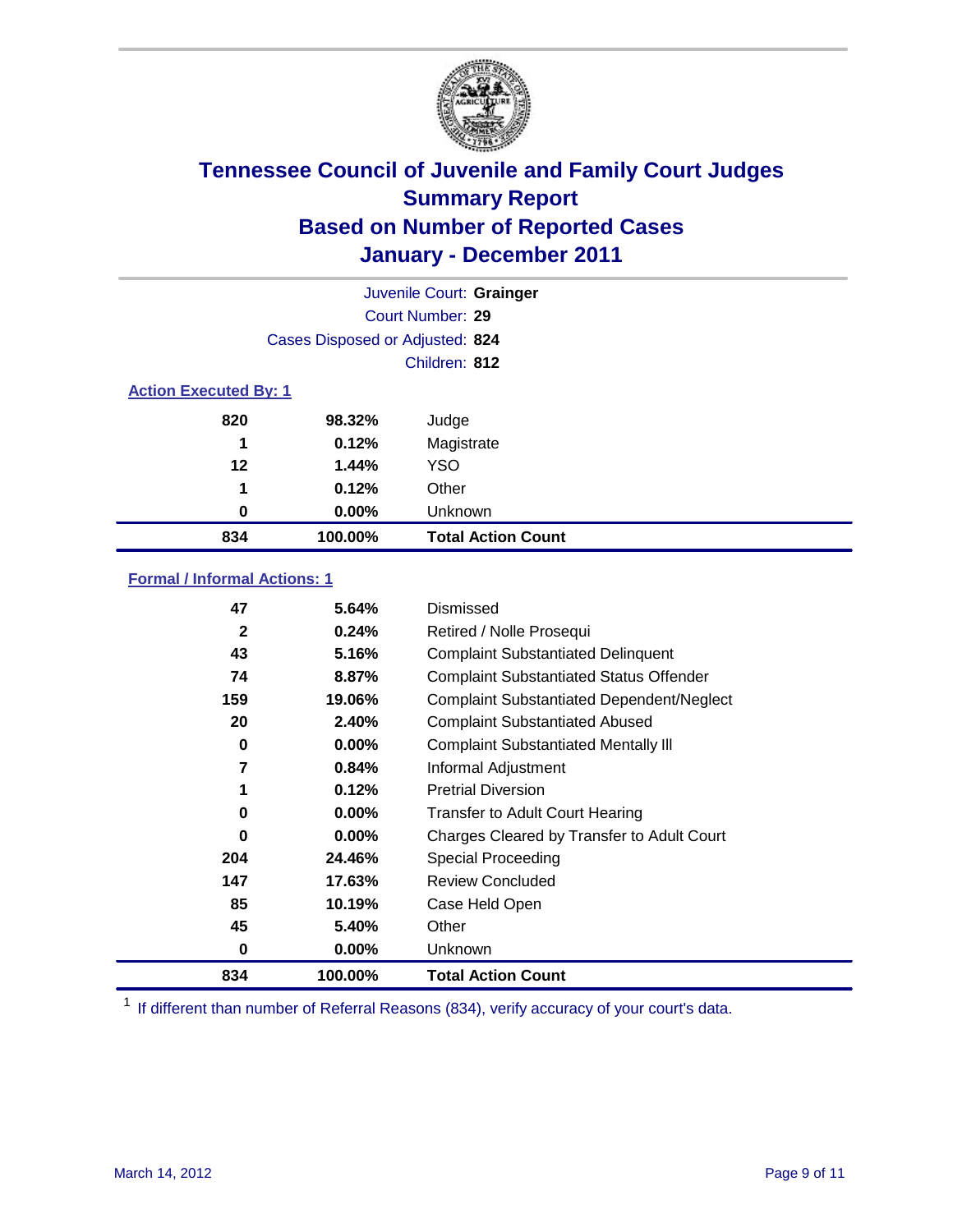

|                       |                                 | Juvenile Court: Grainger                              |
|-----------------------|---------------------------------|-------------------------------------------------------|
|                       |                                 | Court Number: 29                                      |
|                       | Cases Disposed or Adjusted: 824 |                                                       |
|                       |                                 | Children: 812                                         |
| <b>Case Outcomes:</b> |                                 | There can be multiple outcomes for one child or case. |
| 46                    | 4.65%                           | <b>Case Dismissed</b>                                 |
| 21                    | 2.12%                           | Case Retired or Nolle Prosequi                        |
| 52                    | 5.26%                           | Warned / Counseled                                    |
| 92                    | 9.30%                           | Held Open For Review                                  |
| 1                     | 0.10%                           | Supervision / Probation to Juvenile Court             |
| 1                     | 0.10%                           | <b>Probation to Parents</b>                           |
| 3                     | 0.30%                           | Referral to Another Entity for Supervision / Service  |
| 2                     | 0.20%                           | Referred for Mental Health Counseling                 |
| 3                     | 0.30%                           | Referred for Alcohol and Drug Counseling              |
| 0                     | 0.00%                           | <b>Referred to Alternative School</b>                 |
| 0                     | 0.00%                           | Referred to Private Child Agency                      |
| 2                     | 0.20%                           | Referred to Defensive Driving School                  |
| 0                     | 0.00%                           | Referred to Alcohol Safety School                     |
| 22                    | 2.22%                           | Referred to Juvenile Court Education-Based Program    |
| 0                     | 0.00%                           | Driver's License Held Informally                      |
| 0                     | 0.00%                           | <b>Voluntary Placement with DMHMR</b>                 |
| 0                     | 0.00%                           | Private Mental Health Placement                       |
| 0                     | 0.00%                           | <b>Private MR Placement</b>                           |
| 3                     | 0.30%                           | Placement with City/County Agency/Facility            |
| 19                    | 1.92%                           | Placement with Relative / Other Individual            |
| 11                    | 1.11%                           | Fine                                                  |
| 11                    | 1.11%                           | <b>Public Service</b>                                 |
| 7                     | 0.71%                           | Restitution                                           |
| 0                     | 0.00%                           | <b>Runaway Returned</b>                               |
| 52                    | 5.26%                           | No Contact Order                                      |
| 0                     | 0.00%                           | Injunction Other than No Contact Order                |
|                       | 0.10%                           | <b>House Arrest</b>                                   |
| 0                     | 0.00%                           | <b>Court Defined Curfew</b>                           |
| 4                     | 0.40%                           | Dismissed from Informal Adjustment                    |
| 0                     | $0.00\%$                        | <b>Dismissed from Pretrial Diversion</b>              |
| 9                     | 0.91%                           | Released from Probation                               |
| 0                     | $0.00\%$                        | <b>Transferred to Adult Court</b>                     |
| 0                     | $0.00\%$                        | <b>DMHMR Involuntary Commitment</b>                   |